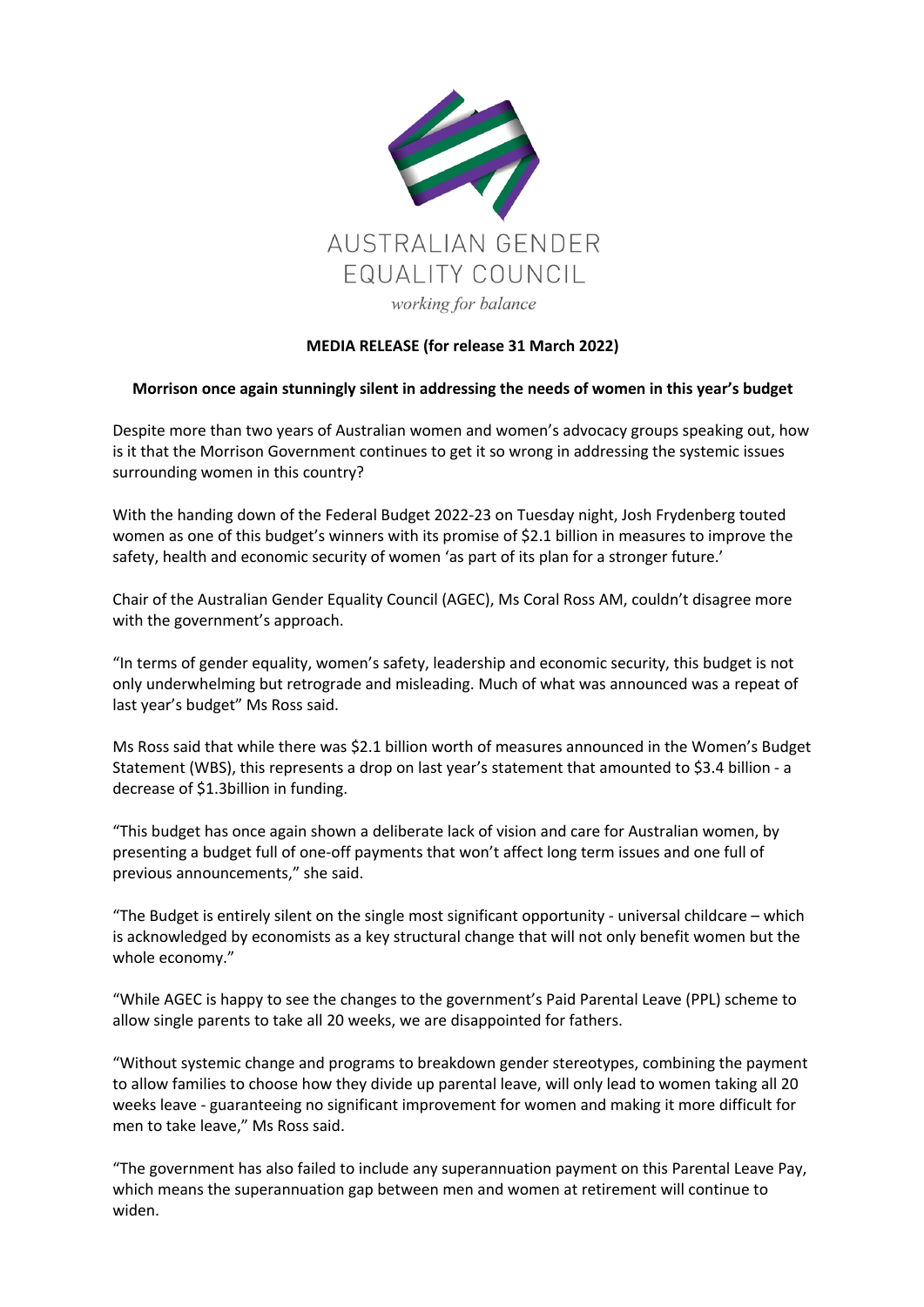"We are pleased that \$18.5m over four years has been allocated for Workplace Gender Equality Agency to implement recommendations from review of WGEA Act plus money for WGE Excellence Awards" she said.

In terms of Women's Safety, the government also announced \$54.6 million over the next five years toward the Keeping Women Safe in their Homes program, which will focus on giving women technology to check if people who've experienced domestic violence are being tracked.

"While any funding is great, this amount is definitely tokenistic and misses the point," Ms Ross said.

"For Australia to achieve real outcomes-based change for women, the Federal Government needs to take a holistic, integrated strategic approach to the issues affecting Australian women, while at the same time providing significant and long-term funding to the sector.

"To do this, the Government must commit to not only establishing a comprehensive National Strategy that supports victims of domestic violence, sexual assault and harassment but also longterm programs to eliminate gender stereotypes, and promote respect for women and girls including the adoption of all 55 recommendations of the Australian Human Rights Commission's Respect @Work report. And while the Government says it supports all 28 recommendations of Set the Standard there is nothing in the budget to implement them.

"They must stop nibbling at the edges of the problem and make a genuine and manifest commitment to equality of women's political representation and leadership and women's economic security."

"Now is the time for real change, the time to establish a robust and sustainable framework within government for achieving true gender equality and safety for women. The Government needs a Gender Equality Strategy, " Ms Ross said.

AGEC is a national not-for-profit organisation representing over 500,000 women in the workplace, and was formed to respond to the unacceptably slow pace of change towards gender equality in Australia.

AGEC stands ready to assist and advise the government on implementing a comprehensive gender equality strategy and program of policies.

For more information, please contact: Coral Ross, Chair AGEC chair@agec.org.au Tel: 0438 005 225 @ausgenderequal Dr Terry Fitzsimmons ceo@agec.org.au Tel: 0404 093 655